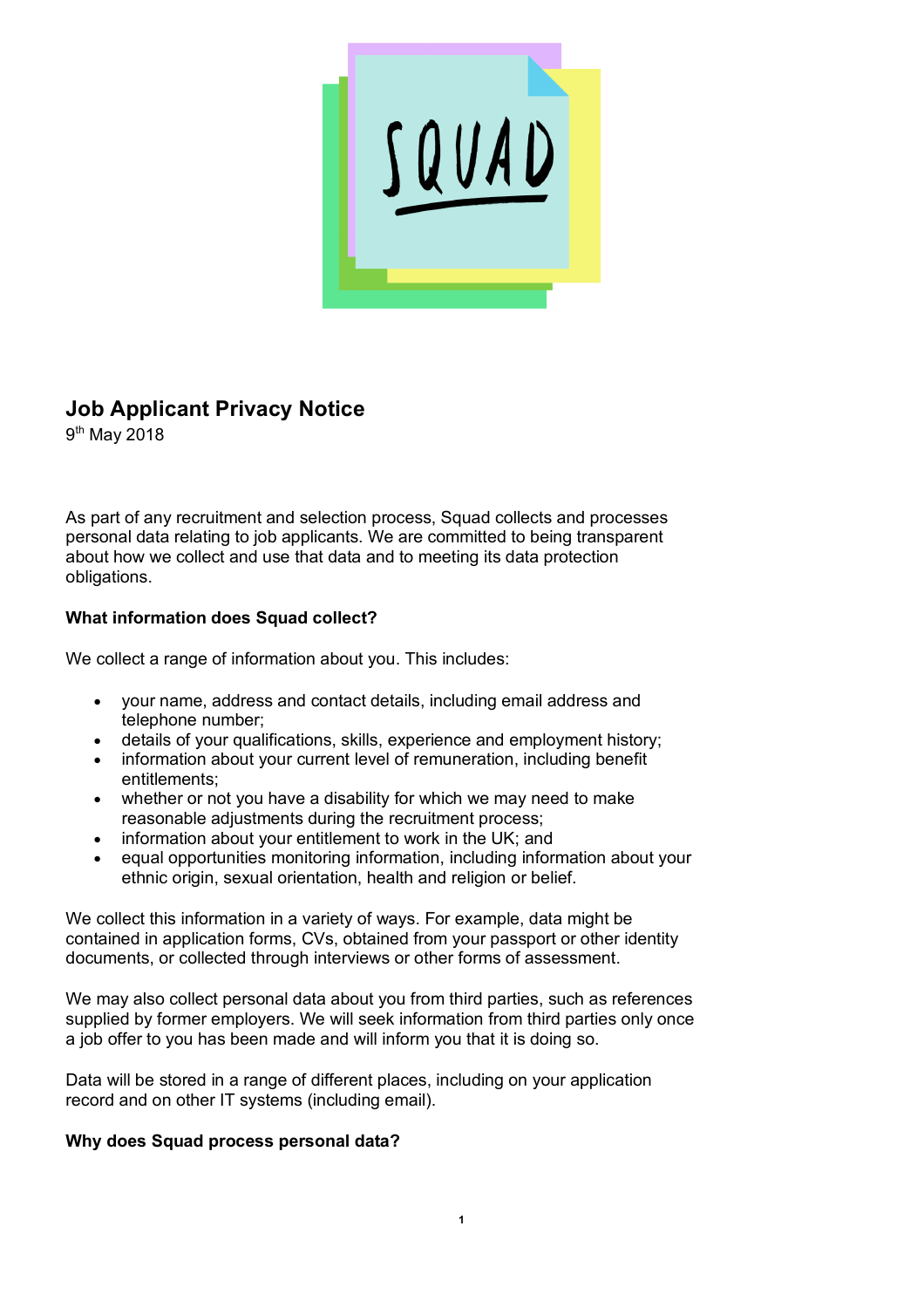We need to process data to take steps at your request prior to entering into a contract with you. We also need to process your data to enter into a contract with you.

In some cases, we need to process data to ensure that we comply with its legal obligations. For example, we are required to check a successful applicant's eligibility to work in the UK before employment starts.

We have a legitimate interest in processing personal data during the recruitment process and for keeping records of the process. Processing data from job applicants allows us to manage the recruitment process, assess and confirm a candidate's suitability for employment and decide to whom to offer a job. We may also need to process data from job applicants to respond to and defend against legal claims.

Where we rely on legitimate interests as a reason for processing data, we have considered whether or not those interests are overridden by the rights and freedoms of employees or workers and has concluded that they are not.

We may process health information if we need to make reasonable adjustments to the recruitment process for candidates who have a disability. This is to carry out its obligations and exercise specific rights in relation to employment.

Where we process other special categories of data, such as information about ethnic origin, sexual orientation, health or religion or belief, this is for equal opportunities monitoring purposes.

If your application is unsuccessful, we will keep your personal data on file in case there are future employment opportunities for which you may be suited. We will ask for your consent before we keep your data for this purpose and you are free to withdraw your consent at any time.

#### **Who has access to data?**

Your information will be shared internally for the purposes of the recruitment exercise. This includes interviewers involved in the recruitment process.

We will not share your data with third parties, unless your application for employment is successful and it makes you an offer of employment. We will then share your data with former employers to obtain references for you.

We will not transfer your data outside the European Economic Area.

### **How does Squad protect data?**

We take the security of your data seriously. We have internal policies and controls in place to ensure that your data is not lost, accidentally destroyed, misused or disclosed, and is not accessed except by our employees in the proper performance of their duties.

### **For how long does Squad keep data?**

If your application for employment is unsuccessful, we will typically hold your data on file for a reasonable time period after the end of the relevant recruitment process, typically 12 months. At the end of a reasonable time period, or once you withdraw your consent, your data is deleted or destroyed.